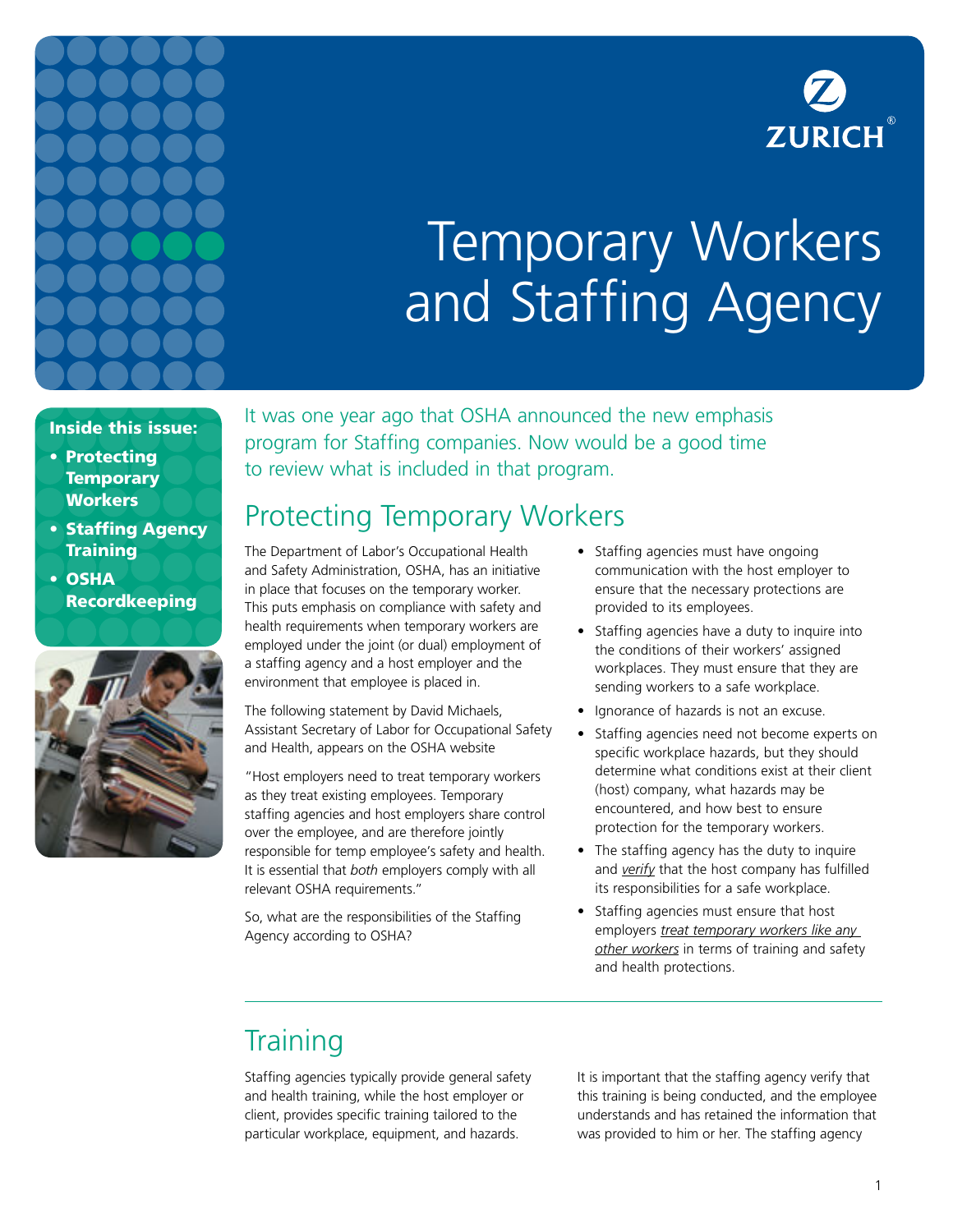

While most staffing companies take a proactive role in assuring that their employees are working in a safe environment, they have never had this level of attention by federal and state OSHA compliance until now.

should keep records of all training the employee has received and not just rely on the host or client company to keep this information for them.

#### **Client or host company evaluation**

**Pre-inspection:** All staffing companies should conduct Pre-inspection survey of prospective client locations to evaluate employee exposures and the controls that are in place. This inspection should include:

- A review of losses in the area
- Personal Protective Equipment requirements
- Job descriptions for the tasks that the employee is to perform

**Ongoing evaluations:** These evaluations will enable the staffing company to ensure that no changes or conditions have occurred since the last visit to the location and should be conducted at least quarterly. This is also a good time to ensure that any safety recommendations made during the last evaluation have been implemented by the client.

**Joint evaluations:** Joint evaluations are a good way to ensure that you have addressed exposures and controls for your employees. An effective way to conduct these is with the safety manager of your client, additionally Zurich Risk Engineering is here to assist you with these evaluations.

**Documentation:** All staffing companies should maintain written documentation of all evaluations along with recommendations and resolutions to recommendation. This is also an effective way to establish safety goals for your client location as well as evaluate the client during your annual reviews.

## OSHA Memorandum

On April 29, 2013, OSHA issued a memorandum titled, Protecting the Safety and Health of Temporary Worker. This memorandum was authored by THOMAS GALASSI, Director of Enforcement Programs. The memorandum instructs their field compliance staff on how they want to address temporary workers during a compliance visit. Below are a few key areas they will be focus on:

- "Determine within the scope of their inspections whether any employees are temporary workers and whether any of the identified temporary workers are exposed to a violative condition;
- Assess, using records review and interviews, whether those workers have in fact *received required training in a language and vocabulary they understand*;
- Document the name of *the* temporary worker's *staffing agency*, the agency's location, and the supervising structure under which the temporary workers are reporting (i.e., the extent to which the temporary workers are being supervised on a day-to-day basis either by the host employer or the staffing agency)."

While most staffing companies take a proactive role in assuring that their employees are working in a safe environment, they have never had this level of attention by federal and state OSHA compliance until now. We expect this approach will continue for the foreseeable future.

### **Joint Responsibility**

OSHA now considers the staffing agency and their client to have a joint responsibility for the safety of the employees.

- The host employer and the staffing company are jointly responsible for maintaining a safe work environment for temporary workers – including ensuring that OSHA's training, hazard communication, and record keeping requirements are fulfilled.
- OSHA has held both the host and the temporary employer's staffing agency responsible for the deficient condition(s) including lack of adequate training regarding workplace hazards, personal protective equipment, etc.
- Temporary staffing agencies and host employers share control over the worker and are therefore jointly responsible for temporary workers' safety and health.